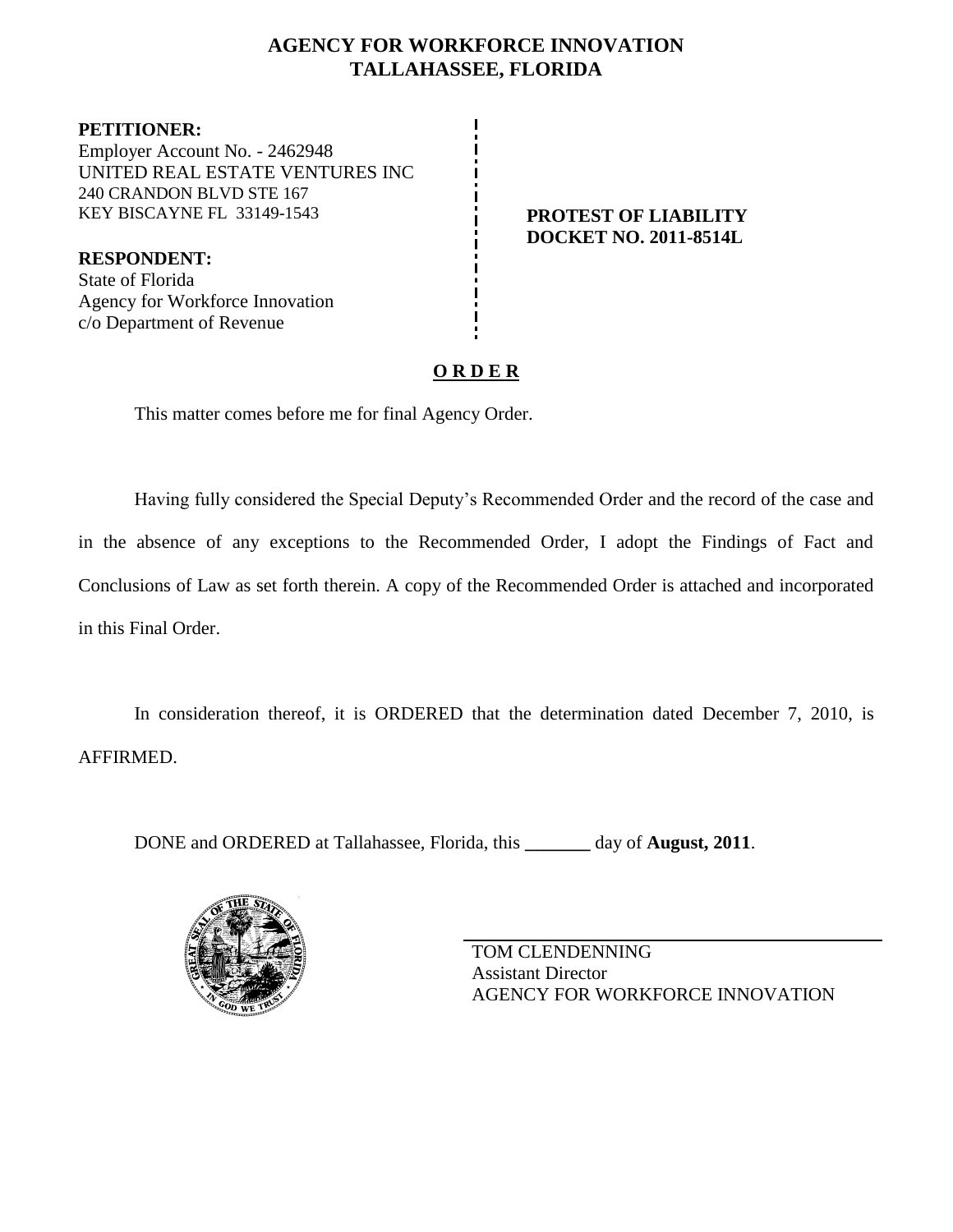### **AGENCY FOR WORKFORCE INNOVATION Unemployment Compensation Appeals**

MSC 345 CALDWELL BUILDING 107 EAST MADISON STREET TALLAHASSEE FL 32399-4143

### **PETITIONER:**

Employer Account No. - 2462948 UNITED REAL ESTATE VENTURES, INC. ATTN: CATHERINE BEZZINA 240 CRANDON BLVD STE 167 KEY BISCAYNE FL 33149-1543

#### **PROTEST OF LIABILITY DOCKET NO. 2011-8514L**

## **RESPONDENT:** State of Florida Agency for Workforce Innovation

# c/o Department of Revenue

# **RECOMMENDED ORDER OF SPECIAL DEPUTY**

TO: Assistant Director Agency for Workforce Innovation

This matter comes before the undersigned Special Deputy pursuant to the Petitioner's protest of the Respondent's determination dated December 7, 2010.

After due notice to the parties, a telephone hearing was held on April 27, 2011. An attorney for the Petitioner appeared and called the Petitioner's general contractor, a worker, a plumber, and a carpenter as witnesses. The Joined Party appeared and testified on his own behalf. A tax specialist II appeared and testified for the Respondent.

The record of the case, including the recording of the hearing and any exhibits submitted in evidence, is herewith transmitted. Proposed Findings of Fact and Conclusions of Law were received from the Petitioner on May 10, 2011.

### **Issue:**

Whether services performed for the Petitioner by the Joined Party constitute insured employment, and if so, the effective date of liability, pursuant to Section 443.036(19), 443.036(21); 443.1216, Florida Statutes.

## **Findings of Fact:**

1. The Petitioner is a Florida corporation, incorporated for the purpose of running a real estate development business. The Petitioner's developments are primarily located on a private island in the Bahamas. The island has a club with dining facilities and a commissary.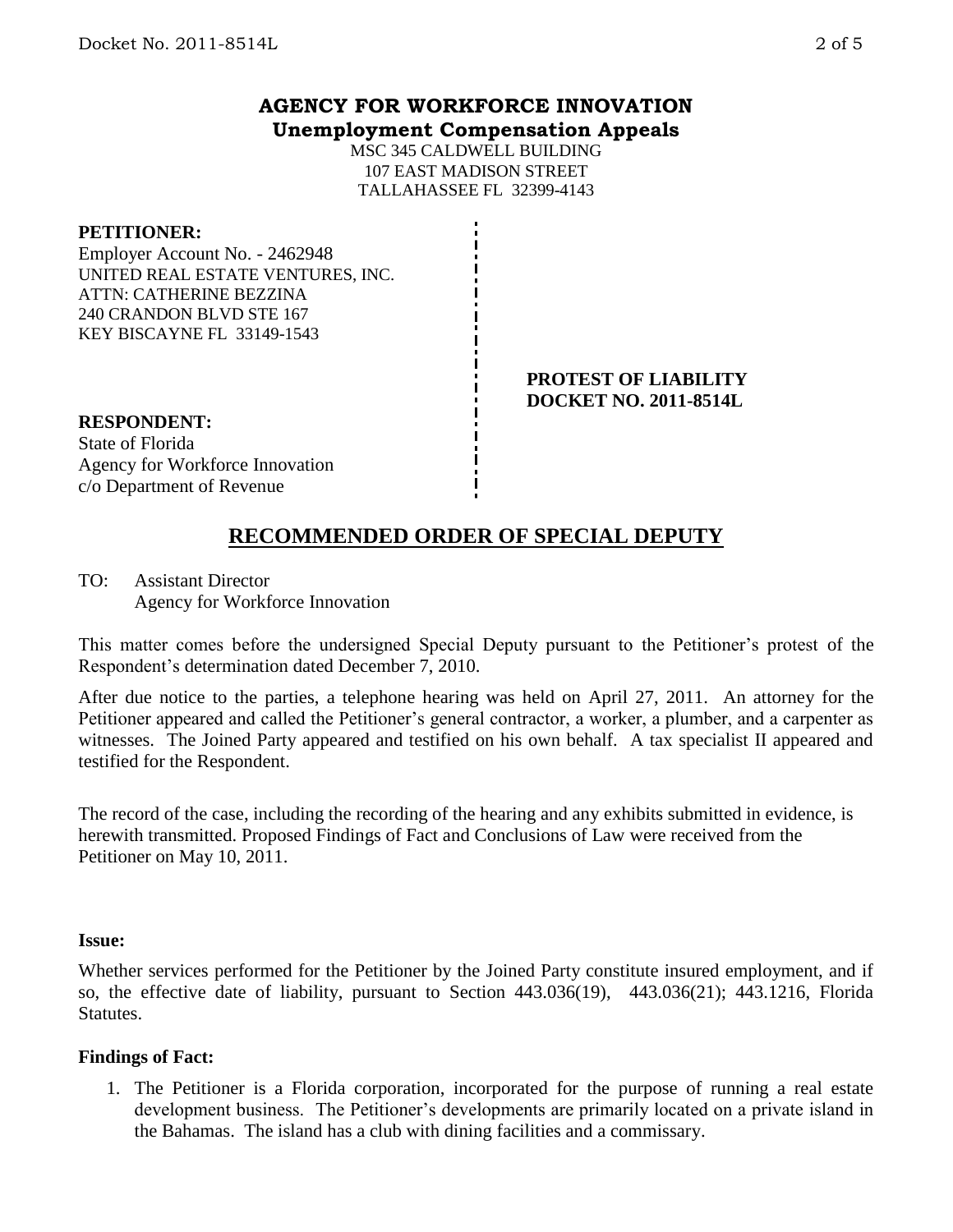- 2. The Joined Party provided services for the Petitioner as a carpenter from June 2009 through October 2010.
- 3. The Petitioner paid to have the Joined Party transported from Florida to the Bahamas when work was to be performed. The Petitioner provided food and living accommodations for the Joined Party while in the Joined Party was providing services in the Bahamas. The Petitioner would pay to transport the Joined Party back and forth, between Florida and the Bahamas, for holidays and family events.
- 4. The Joined Party was expected to report to work at the work site each day at 7 am. The Joined Party was given a break at 10 am. The Joined Party was given a lunch break at noon. The Joined Party finished work for the day at 6pm. The hours of work were based upon the requirements of the club with regards to not disturbing guests and when food was served in the club.
- 5. The Joined Party would be instructed by the Petitioner in what needed to be done each day at the beginning of the day. The Joined Party was normally allowed to work unsupervised in the performance of the work as a skilled carpenter. The Petitioner would inspect the work at key phases and reserved the right to order the work torn down if not satisfied. The Joined Party was paid to fix mistakes.
- 6. The Joined Party provided those hand tools which could be carried on an aircraft. The Petitioner provided all large equipment, power tools, and materials needed to perform the work. The Joined Party had no expenses in conjunction with the work save the maintenance of hand tools.
- 7. The Joined Party was paid \$25 per hour at the start of the term of service. The Joined Party's pay was subsequently increased to \$30 per hour. The Joined Party was paid every two weeks.
- 8. The Joined Party was allowed to work for a competitor.
- 9. The Joined Party did not have his own business.
- 10. The Joined Party considered himself to be an employee.

### **Conclusions of Law:**

- 11. The issue in this case, whether services performed for the Petitioner constitute employment subject to the Florida Unemployment Compensation Law, is governed by Chapter 443, Florida Statutes. Section 443.1216(1)(a)2., Florida Statutes, provides that employment subject to the chapter includes service performed by individuals under the usual common law rules applicable in determining an employer-employee relationship.
- 12. The Supreme Court of the United States held that the term "usual common law rules" is to be used in a generic sense to mean the "standards developed by the courts through the years of adjudication." United States v. W.M. Webb, Inc., 397 U.S. 179 (1970).
- 13. The Supreme Court of Florida adopted and approved the tests in 1 Restatement of Law, Agency 2d Section 220 (1958), for use to determine if an employment relationship exists. See Cantor v. Cochran, 184 So.2d 173 (Fla. 1966); Miami Herald Publishing Co. v. Kendall, 88 So.2d 276 (Fla. 1956); Magarian v. Southern Fruit Distributors, 1 So.2d 858 (Fla. 1941); see also Kane Furniture Corp. v. R. Miranda, 506 So.2d 1061 (Fla. 2d DCA 1987).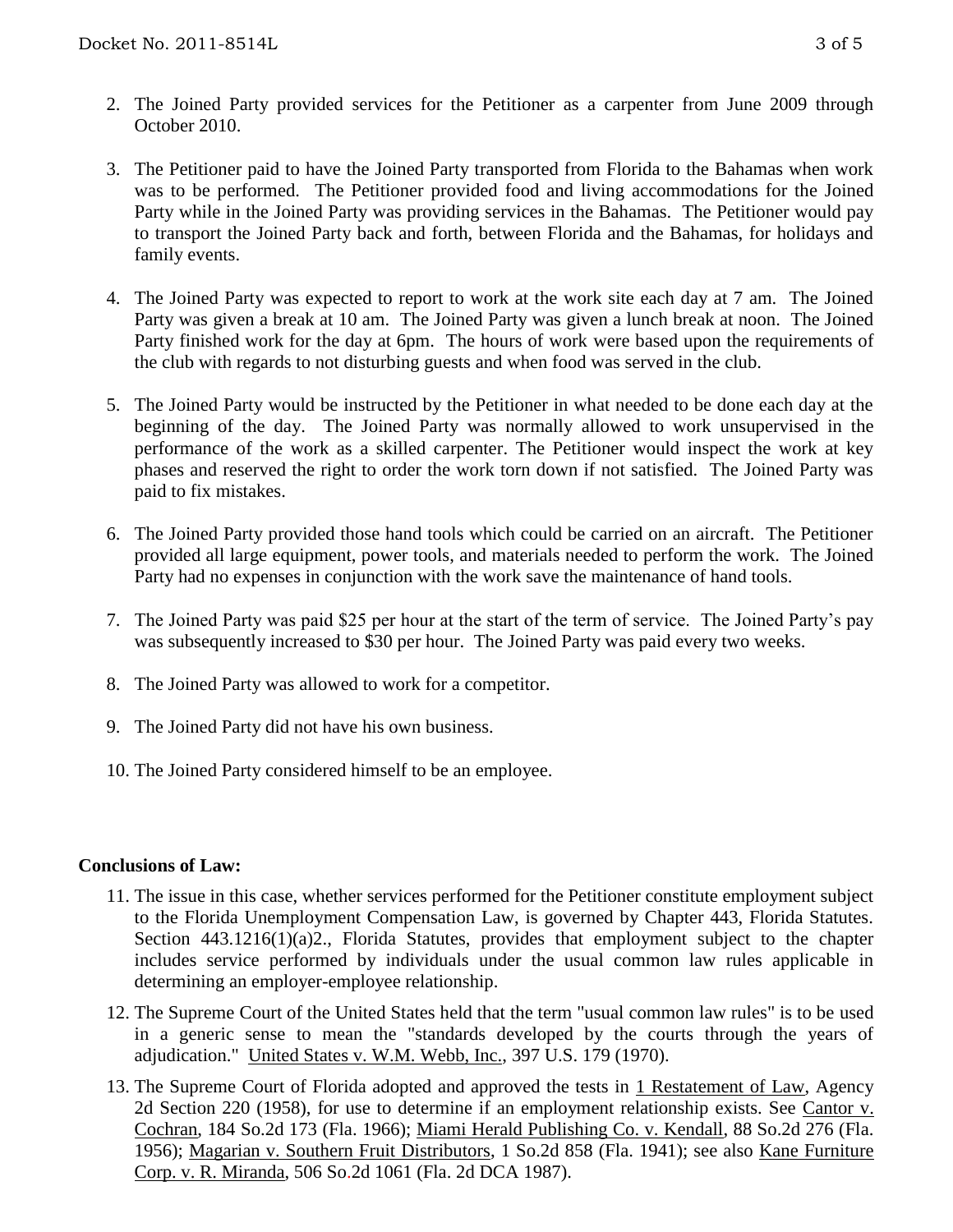- 14. Restatement of Law is a publication, prepared under the auspices of the American Law Institute, which explains the meaning of the law with regard to various court rulings. The Restatement sets forth a nonexclusive list of factors that are to be considered when judging whether a relationship is an employment relationship or an independent contractor relationship.
- 15. 1 Restatement of Law, Agency 2d Section 220 (1958) provides:
	- (1) A servant is a person employed to perform services for another and who, in the performance of the services, is subject to the other's control or right of control.
	- (2) The following matters of fact, among others, are to be considered:
		- (a) the extent of control which, by the agreement, the business may exercise over the details of the work;
		- (b) whether or not the one employed is engaged in a distinct occupation or business;
		- (c) the kind of occupation, with reference to whether, in the locality, the work is usually done under the direction of the employer or by a specialist without supervision;
		- (d) the skill required in the particular occupation;
		- (e) whether the employer or the worker supplies the instrumentalities, tools, and the place of work for the person doing the work;
		- (f) the length of time for which the person is employed;
		- $(g)$  the method of payment, whether by the time or by the job;
		- (h) whether or not the work is a part of the regular business of the employer;
		- (i) whether or not the parties believe they are creating the relation of master and servant;
		- (j) whether the principal is or is not in business.
- 16. Comments in the Restatement explain that the word "servant" does not exclusively connote manual labor, and the word "employee" has largely replaced "servant" in statutes dealing with various aspects of the working relationship between two parties. In Department of Health and Rehabilitative Services v. Department of Labor & Employment Security, 472 So.2d 1284 (Fla. 1<sup>st</sup>) DCA 1985) the court confirmed that the factors listed in the Restatement are the proper factors to be considered in determining whether an employer-employee relationship exists. However, in citing La Grande v. B&L Services, Inc., 432 So.2d 1364, 1366 (Fla. 1<sup>st</sup> DCA 1983), the court acknowledged that the question of whether a person is properly classified an employee or an independent contractor often cannot be answered by reference to "hard and fast" rules, but rather must be addressed on a case-by-case basis.
- 17. The evidence presented in this case reveals that the Joined Party performed services for the Petitioner as a skilled carpenter. The court in Florida Gulf Coast Symphony, Inc., v. Department of Labor and Employment Security, Etc.,386 So.2d 259(Fla. 2nd DCA 1980) placed a diminished value upon direct control over the work in the case of work performed by skilled individuals. The court quoted Carnes v. Industrial Commission, 73 Ariz. 264, 240 P.2d 536(1952) stating that, "The controlling factor is: For whom is the work being performed, and who had the power to control the work and the employee?" In this case the Joined Party was directed as to what work needed to be done as well as what hours the work should be performed. The Joined Party was limited as to when breaks could be taken. The Petitioner inspected the work at times during the course of the work. The Petitioner could have the work torn down and re-done if it did not meet the Petitioner's requirements.
- 18. The Joined Party provided his own hand tools. The Petitioner provided all other tools, equipment, and materials needed to perform the work. The Petitioner paid for the Joined Party's travel, lodging, and meals while the Joined Party was at the work site. The Joined Party had no expenses in conjunction with the work.
- 19. The Joined Party provided services for the Petitioner for a period in excess of one year. Such a length of service tends to suggest a more permanent relationship than the temporary relationship implicit in an independent contractor agreement.